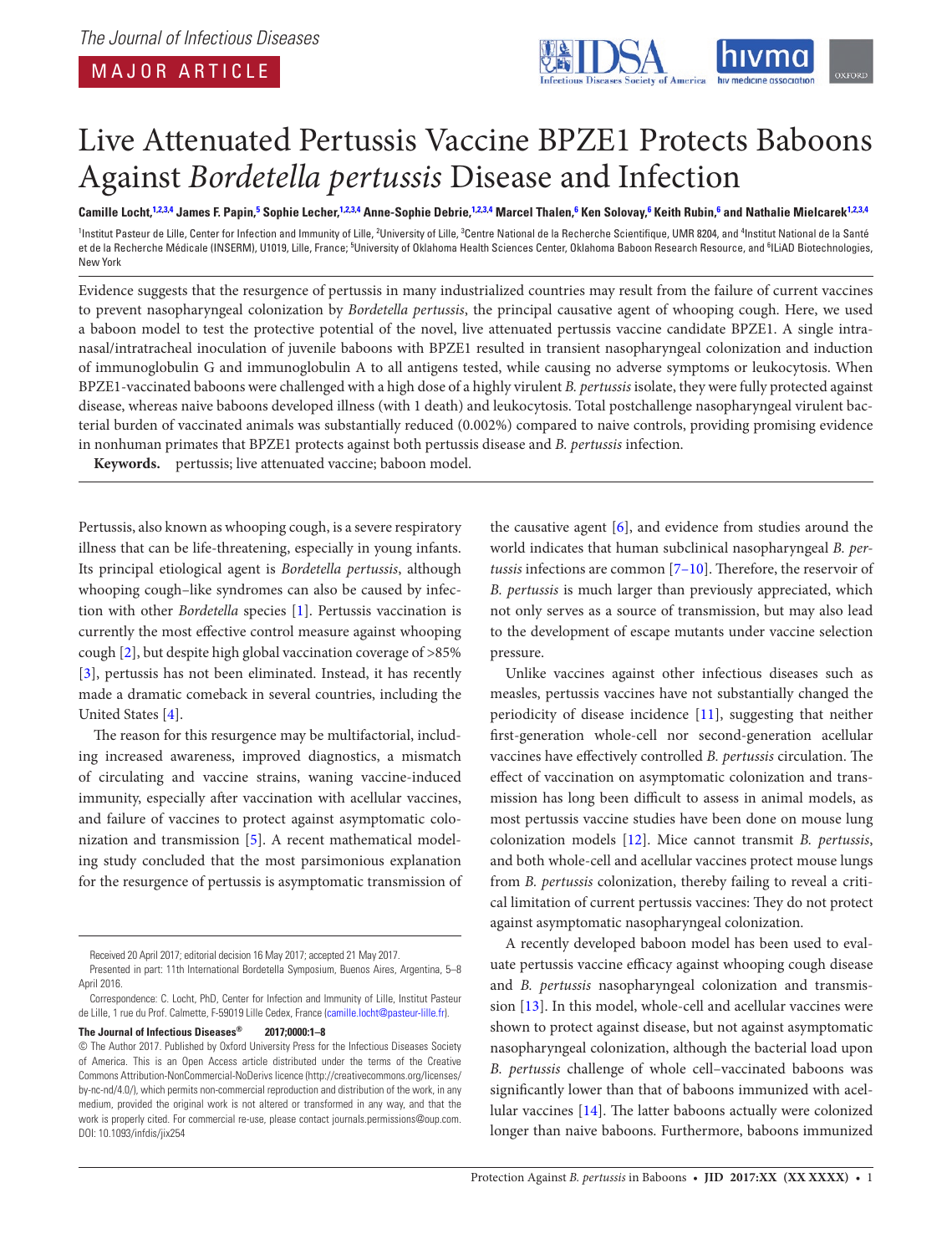with acellular vaccines and subsequently infected with *B. pertussis* could transmit *B. pertussis* to unvaccinated baboons, and when exposed to a colonized host, acellular vaccine–vaccinated baboons were colonized as efficiently as nonvaccinated baboons. In contrast to vaccination, prior infection induced sterilizing immunity in this primate model.

We have developed a live attenuated pertussis vaccine candidate, named BPZE1, for nasal administration. BPZE1 was constructed by the genetic removal or inactivation of 3 *B. pertussis* toxins: pertussis toxin (PT), dermonecrotic toxin, and tracheal cytotoxin [[15\]](#page-7-11). It was shown to be safe in several preclinical models, including highly immunocompromised animals, and to protect mice against *B. pertussis* challenge after a single nasal vaccination (reviewed in [\[16](#page-7-12)]). It has now successfully undergone a human phase 1 safety trial and was shown to be safe in human adult males, able to transiently colonize the human respiratory tract and to induce immune responses to several *B. pertussis* antigens in all colonized individuals [\[17](#page-7-13)]. Here, we assessed the ability of BPZE1 to protect baboons against both pertussis disease and nasopharyngeal colonization by a high challenge dose of a highly pathogenic clinical *B. pertussis* isolate.

## MATERIALS AND METHODS

## **Ethics Statement**

All animal procedures were performed in a facility accredited by the Association for Assessment and Accreditation of Laboratory Animal Care International in accordance with animal use protocols approved by the University of Oklahoma Health Sciences Center Institutional Animal Care and Use Committee, ensuring consistency with the principles outlined in the Guide for the Care and Use of Laboratory Animals, the requirements of the US Animal Welfare Act and Regulations, and the US Public Health Service Policy on Humane Care and Use of Laboratory Animals (assurance number A3165-01).

## **Bacterial Strains, Culture Media, and Strain Preparation**

Both *B. pertussis* BPZE1 [\[15\]](#page-7-11) and D420 [\[18](#page-7-14)] were grown on freshly prepared Bordet-Gengou (BG) agar plates (Becton Dickinson, Sparks, Maryland) containing 15% defibrinated sheep blood as described previously [\[19](#page-7-15)]. After 4 days of growth at 37°C, the bacteria were scraped off the plates, spread onto a fresh BG blood agar plate, and incubated overnight at 37°C. The next morning the bacteria were swabbed up and resuspended into sterile phosphate-buffered saline (PBS). The bacterial suspension was then adjusted to an optical density at 600 nm ( $OD<sub>600</sub>$ ) of 0.8 to 0.9 to be used as inoculum. After inoculation, the remainder of the suspension was plated out in serial dilutions onto BG blood agar plates and incubated at 37°C for 4 days for bacterial colony-forming unit (CFU) determination.

## **Vaccination and Challenge**

Ten healthy, juvenile baboons (*Papio anubis*), approximately 4–5 months of age, were obtained from the Texas Biomedical

Research Institute (Southwest National Primate Research Center). Blood samples were taken to screen for *Bordetella bronchiseptica* infection using enzyme-linked immunosorbent assay to detect potential anti–filamentous hemagglutinin (FHA) antibodies. Baboons were sedated by intramuscular injection of 10 mg/kg ketamine and 0.5 mg/kg acepromazine, and BPZE1 or D420 was inoculated as a 1-mL suspension given intratracheally and a 1-mL suspension given intranasally, as described [\[19](#page-7-15)]. Four baboons received 10<sup>9</sup> CFU BPZE1, and 3 baboons received 1010 CFU BPZE1, whereas the remaining 3 baboons were left untreated. Seven weeks later, all baboons were challenged with 1.5 × 1010 CFU *B. pertussis* D420.

At the indicated time points after bacterial inoculation, nasopharyngeal washes were performed to determine bacterial colonization as described [\[19](#page-7-15)], and blood was drawn to determine white blood cell (WBC) counts by a complete blood count and to measure antibodies against PT, FHA, and pertactin (Prn).

### **Antibody Determination**

Pertussis toxin, FHA, and Prn were purchased from List Biologicals and used to coat 96-well plates (Nunc) at 1 µg/well overnight at 4°C in PBS. The plates were then washed 3 times with PBS before blocking for 1 hour at room temperature with 100 µL/well of PBS containing 2% bovine serum albumin (Sigma-Aldrich). Two-fold serial dilutions of 100 µL/ well baboon sera in PBS were added and incubated at room temperature for 2 hours. After 6 washes with PBS, 100 µL/ well of horseradish peroxidase–conjugated goat antimonkey immunoglobulin G (IgG) (BioRad) or antimonkey immunoglobulin A (IgA) (Sigma-Aldrich), diluted 1:10 000 in PBS, was added. After 1 hour of incubation at room temperature, followed by 6 washes with PBS, 100  $\mu$ L/well of 3,3',5,5'-tetramethylbenzidine (Interchim) was added, and the reaction was stopped after 5 minutes at room temperature by the addition of 50 µL/well of 1 M phosphoric acid. The absorbance was then read at 450 nm.

## **Statistical Analysis**

The results were analyzed using the unpaired Student *t* test and the analysis of variance test (GraphPad Prism software) when appropriate. Differences were considered significant at *P* ≤ .05.

# RESULTS

### **BPZE1 Colonization of Baboons**

Four juvenile baboons received 10<sup>9</sup> CFU of BPZE1, administered both intranasally and intratracheally. Three others received 1010 CFU of BPZE1, and 3 were left untreated. Blood and nasopharyngeal wash samples were collected at different time points, and WBC counts and CFU counts in nasopharyngeal wash samples were determined. In contrast to the nonimmunized animals, BPZE1 could readily be recovered from all baboons vaccinated with  $10^9$  or  $10^{10}$  CFU [\(Figure 1A\)](#page-2-0). In these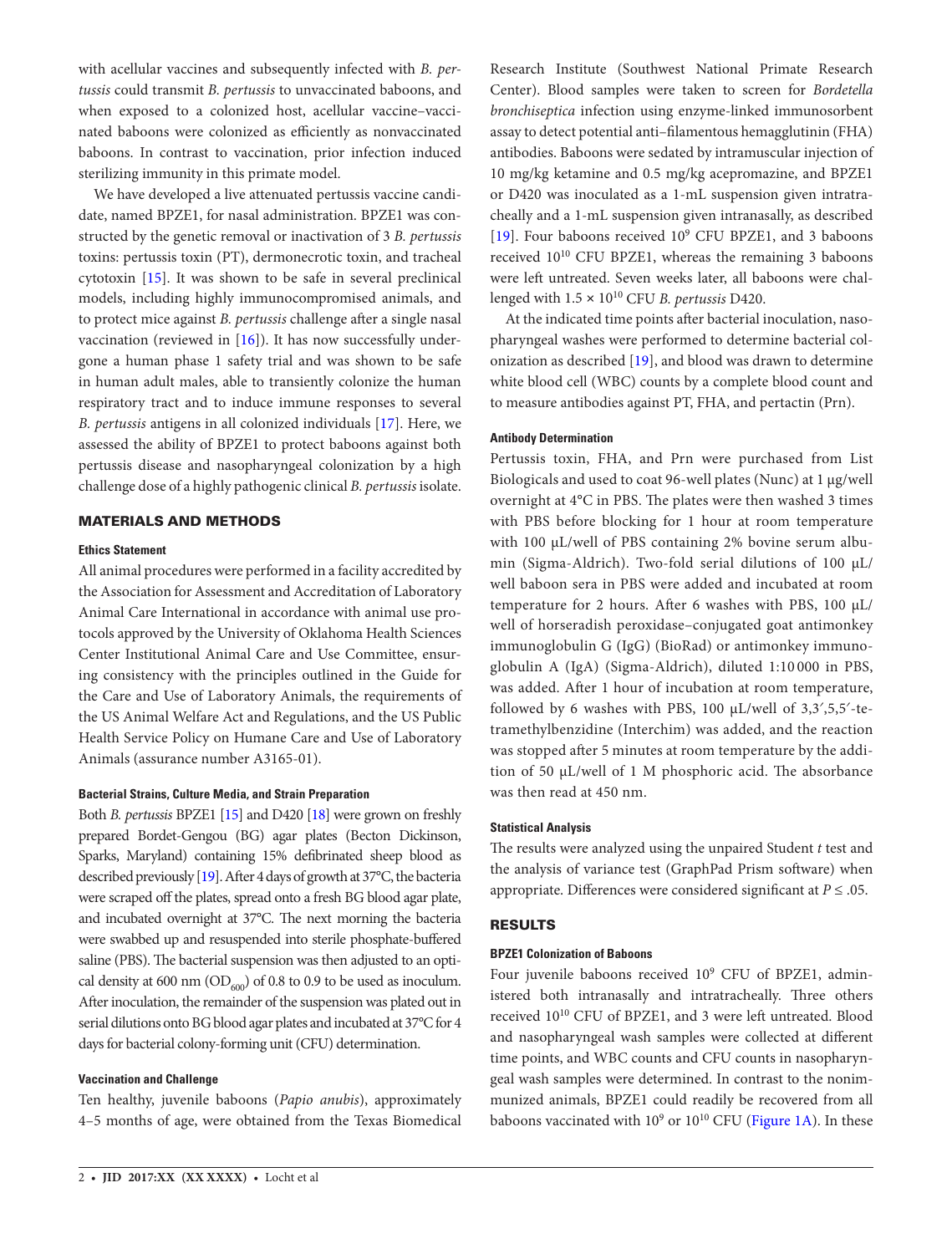

<span id="page-2-0"></span>**Figure 1.** Baboon nasopharyngeal colonization by BPZE1 and leukocytosis. *A*, Four baboons (solid red line) and 3 baboons (dashed green line) were inoculated with 10<sup>9</sup> colony-forming units (CFU) and 10<sup>10</sup> CFU of BPZE1, respectively, and nasopharyngeal bacterial loads were measured at weekly intervals, as indicated, with a limit of detection of 10 CFU/mL. *B*, White blood cell (WBC) counts were determined at the indicated time points. Blue, red, and green bars indicate WBC counts of noninfected animals, baboons inoculated with 109 CFU BPZE1, and baboons inoculated with 10<sup>10</sup> CFU BPZE1, respectively. Results are presented as geometric mean with geometric standard error of the mean.

animals, CFU counts declined over time to undetectable levels by day 45 postadministration. Although animals inoculated with 1010 CFU seemed to clear BPZE1 faster than those inoculated with 10<sup>9</sup> CFU, there was no statistical difference between the 2 groups.

Leukocytosis is a hallmark of pertussis, both in humans and in animals [[20](#page-7-16)]. Inoculation of baboons with  $10^9$  or  $10^{10}\,$ CFU of BPZE1 did not significantly increase WBC counts up to 42 days after administration ([Figure 1B\)](#page-2-0). This was expected, as leukocytosis is caused by enzymatically active PT, and BPZE1 produces genetically inactivated PT [[15](#page-7-11)]. Furthermore, no cough episodes were noticed in any BPZE1 inoculated baboon over the entire duration of the experiment, in contrast to previous reports showing that baboons infected with virulent *B. pertussis* manifest typical pertussis cough [\[19\]](#page-7-15). No physical abnormalities were observed after BPZE1 administration, as evidenced by video monitoring, nor was any significant difference observed in red blood cell counts, platelet counts, and hematocrit between treated and nontreated animals (data not shown). These results indicate that BPZE1 is able to transiently colonize the nasopharynx of juvenile baboons without causing pertussis-like symptoms, at least up to 1010 CFU.

# **BPZE1-Induced Serum Antibody Responses Against**  *B. pertussis* **Antigens**

Serum IgG and IgA titers against PT, FHA, and Prn were measured before and after BPZE1 administration. No rise in IgG titers to any of the antigens was seen in the untreated baboons [\(Figure 2A](#page-3-0)), whereas IgG to all 3 antigens rose in all animals treated with BPZE1. Antibodies started to rise at 2 weeks after administration and reached a maximum at 4 weeks for PT and Prn, but continued to rise at week 7 for FHA. No significant difference in titer was found between baboons inoculated with 109 CFU BPZE1 and those inoculated with 1010 CFU.

IgA titers against PT, FHA, and Prn also rose in BPZE1 treated baboons. These antibodies also started to appear 2 weeks postadministration and reached maximum levels at 4 or 7 weeks after BPZE1 treatment. Also for IgA titers, no overall statistical differences were observed between the  $10^9$  and the  $10^{10}$  CFU groups. Unexpectedly, 2 nontreated animals also showed detectable, albeit low levels of anti-Prn IgA at 7 weeks, and 1 animal in the 109 CFU group had high preexisting anti-Prn IgA levels, which were not further increased by BPZE1 administration.

# **BPZE1-Induced Protection Against a Highly Virulent**  *B. pertussis* **Challenge**

Seven weeks after BPZE1 administration, vaccinated and naive baboons were infected with approximately  $1.5 \times 10^{10}$ CFU of *B. pertussis* D420, a highly virulent, recent clinical isolate. Bacterial colonization and blood leukocyte counts were measured over time after challenge. White blood cell counts increased as of 7 days after challenge in nonvaccinated baboons, whereas no significant increase was seen in BPZE1-vaccinated animals at any time point after D420 challenge ([Figure 3A](#page-4-0)). The vaccinated baboons did not cough and had no elevated heart rate or respiration rate. They did not experience any weight loss after challenge and had no other sign of disease. Nonvaccinated baboons appeared sick after D420 challenge, and 1 animal died before the 14-day time point. Therefore, no statistically valid values of WBC counts could be obtained for the nonvaccinated group at 14 days after challenge and beyond. This animal had the highest load of *B. pertussis* D420 and also the highest leukocyte counts at days 7 and 10 after D420 challenge.

In BPZE1-vaccinated baboons, D420 bacterial counts dropped rapidly after challenge and were undetectable at day 14 postchallenge for all animals. One of the animals vaccinated with 1010 CFU BPZE1 had no detectable *B. pertussis* D420 at any time point, and one  $10^{10}$  CFU-vaccinated baboon had as little as 500 CFU of the challenge strain at day 3 after challenge and no detectable bacteria at day 7 ([Figure 3B\)](#page-4-0). A much higher bacterial burden was found in the nonvaccinated animals, in which the D420 challenge was cleared only after 28 days. When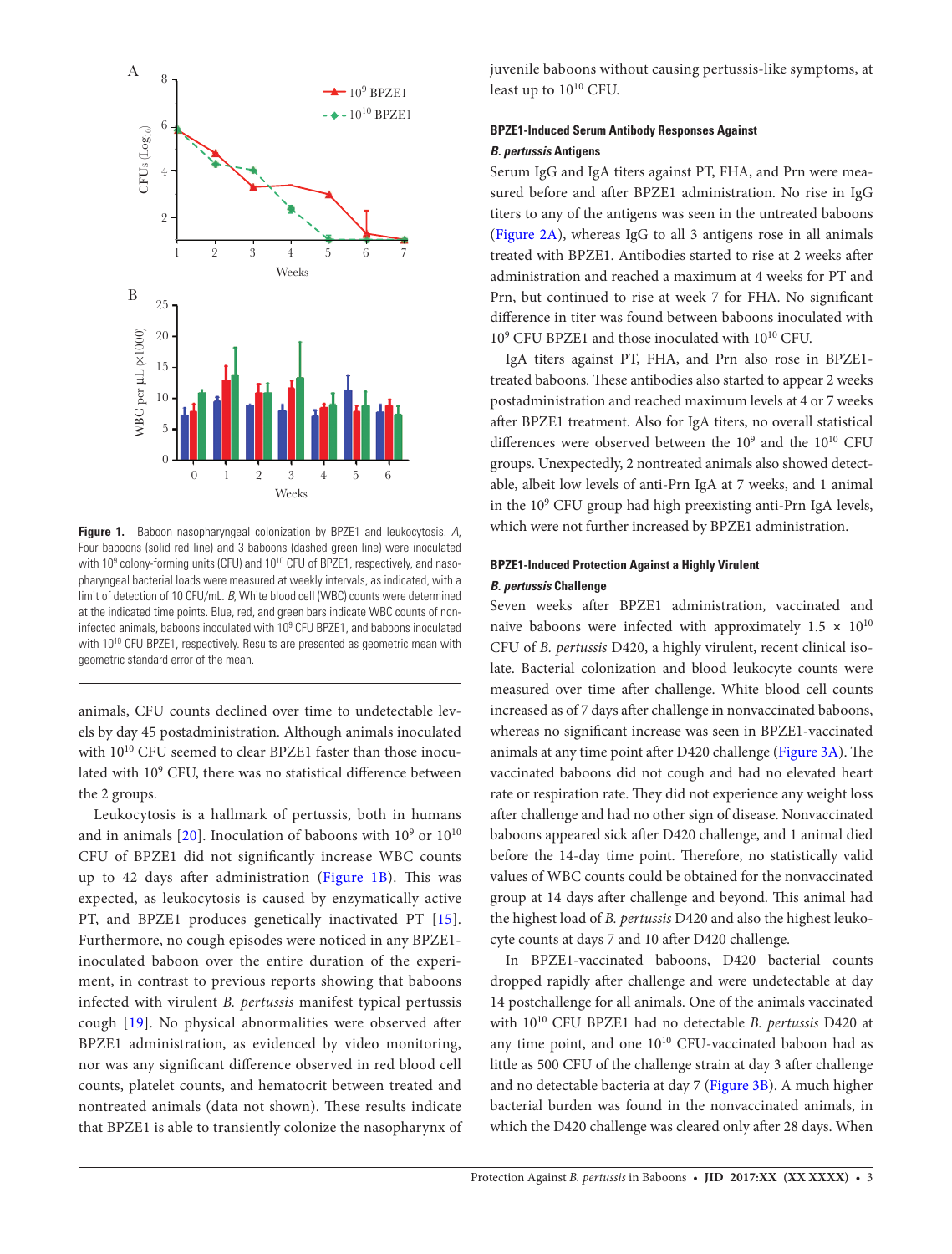

<span id="page-3-0"></span>Figure 2. Serum antibody responses of BPZE1-inoculated baboons. Immunoglobulin G (IgG) (A) and immunoglobulin A (IgA) (B) titers were measured against filamentous hemagglutinin (FHA) (upper panels), pertussis toxin (PT) (middle panels), and pertactin (Prn) (lower panels) at the indicated time points after administration of BPZE1. Each symbol represents an individual animal. Blue, red, and green symbols indicate antibody titers of noninfected animals, baboons inoculated with 10<sup>9</sup> colony-forming units (CFU) BPZE1, and baboons inoculated with 10<sup>10</sup> CFU BPZE1, respectively.

the total *B. pertussis* D420 burden was estimated by measuring the area under the curve, the  $10^9$  CFU and the  $10^{10}$  CFU BPZE1 vaccine groups had an overall bacterial burden of 0.087% and 0.002%, respectively, compared with the nonvaccinated baboons ([Figure 3C](#page-4-0)).

# **Booster Effect of** *B. pertussis* **Challenge After BPZE1 Priming**

Serum IgG and IgA titers were measured at different time points after *B. pertussis* D420 challenge. Anti-PT IgG titers rose in 2 out of the 3 challenged nonimmunized baboons, starting at 3 weeks after infection to peak at 4 weeks [\(Figure 4A](#page-5-0)). One nonimmunized baboon died before the 3-week time point and no antibodies were detectable in this animal. Antibody levels of 1 of the 2 remaining baboons were comparable to those

induced by the BPZE1 vaccination, whereas the levels in the second baboon were approximately 3-fold higher. In vaccinated baboons, anti-PT IgG titers rose significantly faster after challenge and reached higher levels than in nonvaccinated animals. Again, there was no significant difference between the 2 BPZE1 dosage groups, and in both groups antibody levels peaked 3 weeks after challenge.

Similar observations were made when anti-FHA IgG was measured. Again, the 2 nonvaccinated baboons showed increasing anti-FHA IgG titers starting 3 weeks after D420 challenge. Average IgG levels were comparable to those obtained after BPZE1 vaccination. Vaccinated baboons again showed a faster and significantly higher IgG response to FHA compared to nonvaccinated animals, with a peak at 3 weeks after challenge and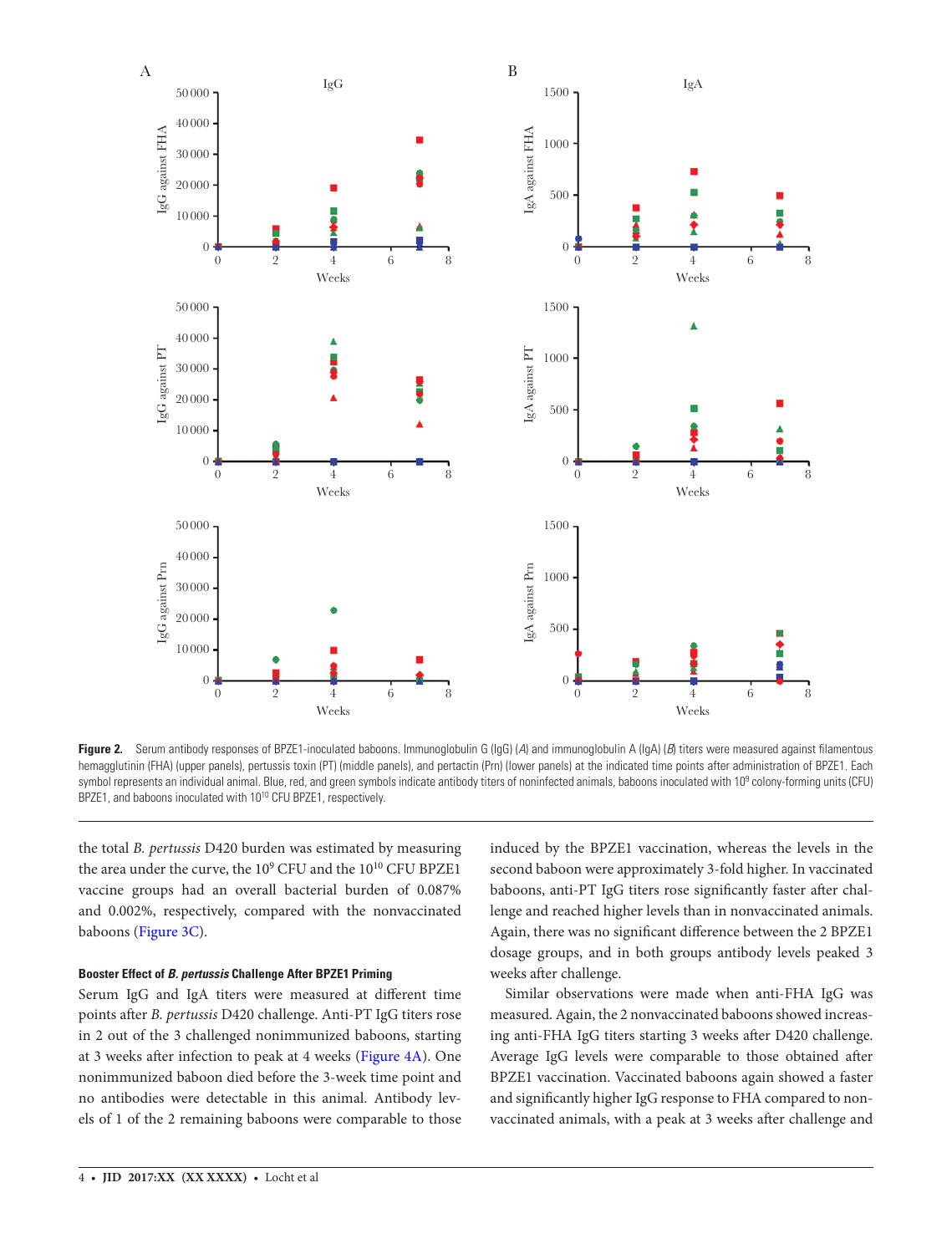

<span id="page-4-0"></span>**Figure 3.** BPZE1-induced protection against challenge with *Bordetella pertussis* strain D420. Juvenile baboons were nasally vaccinated with 109 colony-forming units (CFU) (red symbols) or 1010 CFU BPZE1 (green symbols) or left untreated (blue symbols). Seven weeks after vaccination, all animals were infected with >1010 CFU *B. pertussis* D420, and white blood cell (WBC) (*A*) counts were determined at the indicated time points after challenge. Blue, red, and green bars indicate WBC counts of nonvaccinated animals, baboons vaccinated with 109 CFU BPZE1, and baboons vaccinated with 1010 CFU BPZE1, respectively. *B*, Nasopharyngeal colonization by *B. pertussis* D420 was monitored at indicated time points. Each symbol represents an individual animal. *C*, Total bacterial burden was estimated as area under the curve of (*B*) in nonvaccinated baboons (Control), baboons vaccinated with 10<sup>9</sup> CFU BPZE1 (10<sup>9</sup>), or baboons vaccinated with 10<sup>10</sup> CFU BPZE1 (10<sup>10</sup>). Results are presented as geometric mean with geometric standard error of the mean. \*\**P* < .01.

then a decline. There was again no difference between the 2 vaccinated groups.

Anti-Prn IgG was only modestly induced after D420 challenge of the nonvaccinated baboons, with levels again comparable to those induced by BPZE1 vaccination. However, after challenge of the vaccinated baboons, the anti-Prn IgG responses rose to very high levels, approximately 5- to 10-fold higher than in the nonvaccinated baboons, indicating that efficient priming by BPZE1 had occurred.

Serum anti-PT IgA titers also rose for 1 nonvaccinated animal after challenge, with a peak at 4 weeks after challenge and then a decline [\(Figure 4B\)](#page-5-0). In the vaccinated animals, anti-PT IgA titers significantly increased at 3 weeks postchallenge and then dropped to prechallenge levels. However, not all animals showed an increase in anti-PT IgA titers after challenge.

Anti-FHA IgA titers rose in the 2 nonvaccinated baboons after D420 challenge to levels higher than those observed after BPZE1 vaccination, and peaked at 3 weeks postchallenge. Earlier IgA responses to FHA were observed in the 2 vaccine

groups, with levels comparable to those of the challenged nonvaccinated group.

Finally, anti-Prn IgA were only modestly induced after D420 challenge of nonvaccinated baboons, starting at 4 weeks after challenge, whereas 2- to 5-fold higher levels of anti-Prn were obtained after challenge of vaccinated baboons. Again, these responses occurred earlier in vaccinated than in nonvaccinated animals.

# **DISCUSSION**

Previous studies have shown that the baboon model can be used to evaluate the protective effect of pertussis vaccines against both whooping cough disease and *B. pertussis* nasopharyngeal colonization. Whereas both acellular [[14](#page-7-10)] and whole-cell vaccines [[13\]](#page-7-9) effectively protect against whooping cough disease, neither prevents nasopharyngeal colonization in these nonhuman primates. In contrast, we show here that BPZE1 protects against both disease and nasopharyngeal colonization by a highly virulent *B. pertussis* strain.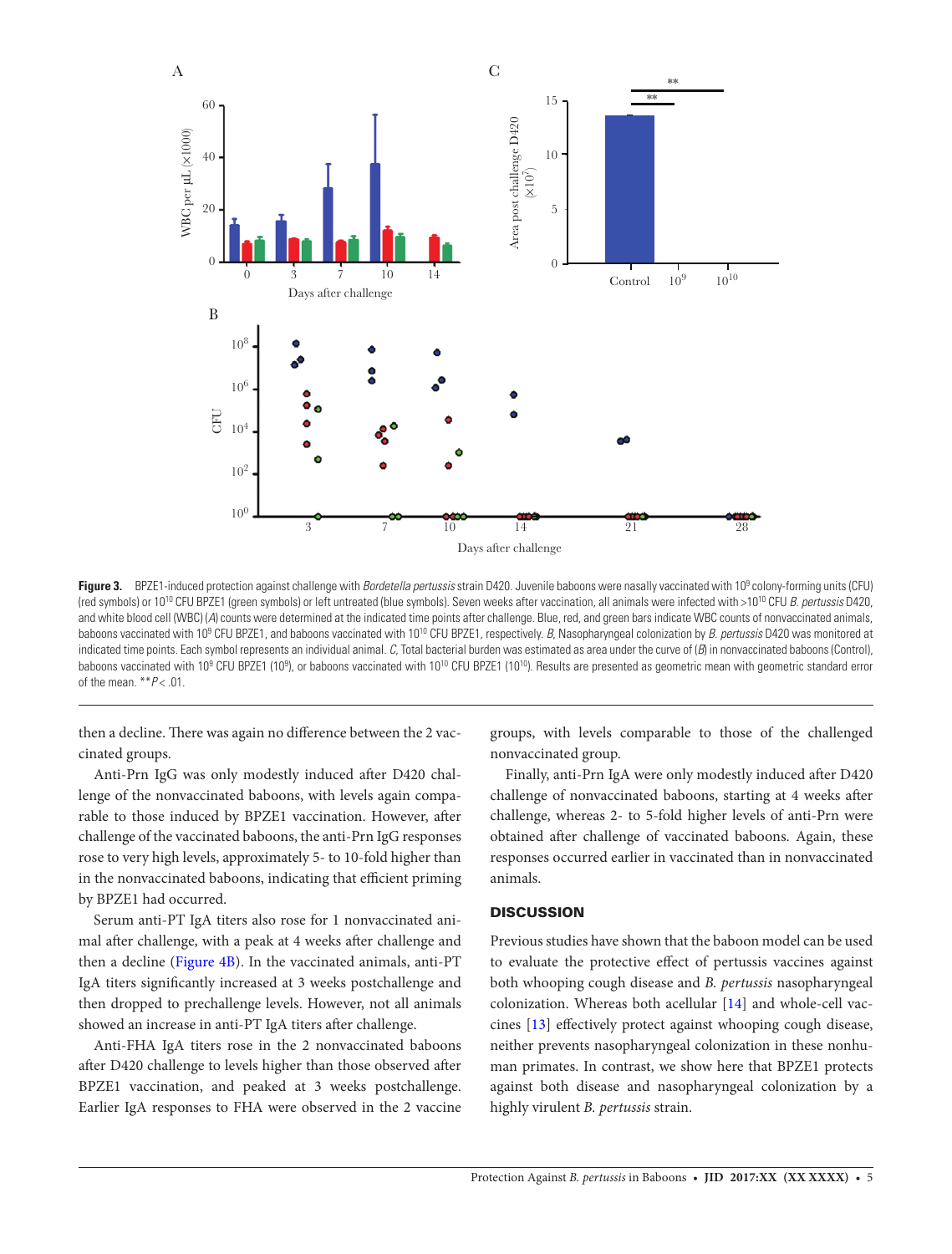

<span id="page-5-0"></span>**Figure 4.** Booster effect of *Bordetella pertussis* D420 challenge in BPZE1-vaccinated baboons. Immunoglobulin G (IgG) (*A*) and immunoglobulin A (IgA) (*B*) titers were measured against filamentous hemagglutinin (FHA) (upper panels), pertussis toxin (PT) (middle panels), and pertactin (Prn) (lower panels) at the indicated time points after challenge with *B. pertussis* D420. Each symbol represents an individual animal. Blue, red, and green symbols indicate antibody titers of nonvaccinated animals, baboons vaccinated with 10<sup>9</sup> colony-forming units (CFU) BPZE1, and baboons vaccinated with 10<sup>10</sup> CFU BPZE1, respectively.

As observed in baboons, immunization with current vaccines also has a minimal effect against *B. pertussis* nasopharyngeal colonization in humans [[7](#page-7-6), [21](#page-7-17)]. However, asymptomatic nasopharyngeal colonization leads to transmission [[14\]](#page-7-10), which has been recently recognized as playing a major role in the resurgence of pertussis [\[6\]](#page-7-5).

In this study we used the juvenile baboon model to test the protective efficacy of the live attenuated vaccine candidate BPZE1 against *B. pertussis* colonization with a very high dose of the highly pathogenic recent clinical isolate D420. A single administration of 10<sup>9</sup> CFU and 10<sup>10</sup> BPZE1 reduced the total nasopharyngeal bacterial burden by 99.913% and 99.998%, respectively, compared with nonvaccinated baboons. In one

of the baboons vaccinated with  $10^{10}$  CFU BPZE1, no challenge bacteria could be detected at any time point, indicating that BPZE1 had induced sterilizing immunity even against this high dose challenge. A second baboon in the 10<sup>10</sup> BPZE1 CFU group had cleared the infection at 7 days, and the third baboon at 14 days.

Although this study was not designed to directly compare BPZE1 with acellular pertussis vaccines, we nevertheless evaluated the performance of BPZE1 against that of an acellular pertussis vaccine, as published by Warfel et al [\[14\]](#page-7-10), by using the raw data kindly made available to us by Dr T. Merkel. This comparison showed that a single BPZE1 administration with 1010 CFU outperformed 3 full human doses of acellular pertussis vaccine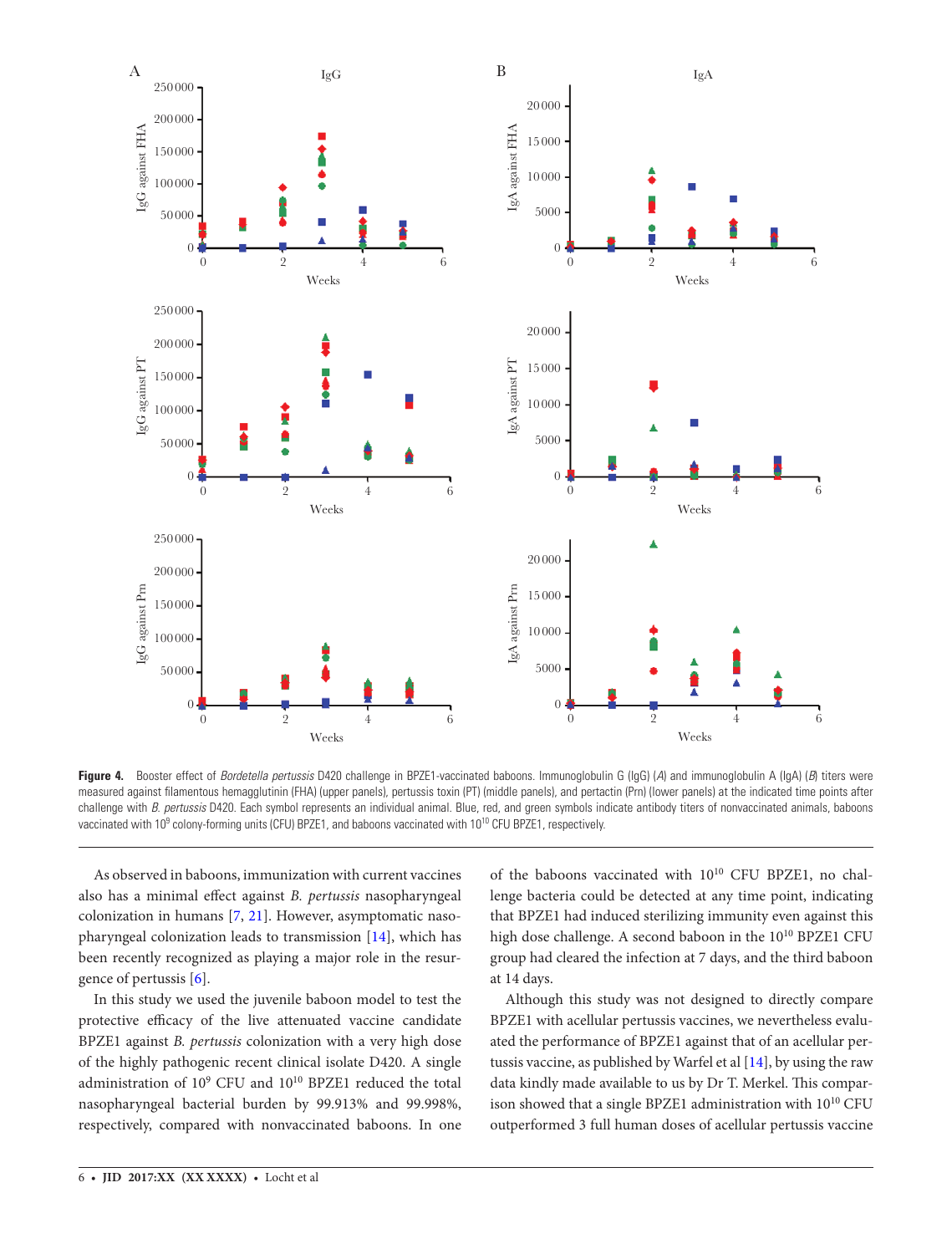by 99.8% against total nasopharyngeal bacterial burden using matching protocols. This strong protection against colonization by the D420 strain is remarkable because the challenge strain is a representative of the recent clinical *B. pertussis* isolates [\[18](#page-7-14)], which are very distant from the Tohama I strain, of which BPZE1 is a derivative  $[15]$  $[15]$ . Whereas the D420 strain produces serotype 3 fimbriae and harbors the *ptxP3* promoter, BPZE1 produces serotype 2 fimbriae and harbors the *ptxP1* promoter. It has been suggested that one of the reasons for resurgence of pertussis is the mismatching of vaccine strains with circulating strains [\[22\]](#page-7-18); thus, the protection induced by BPZE1 seen here is all the more promising.

BPZE1-vaccinated baboons were also protected against pertussis disease, as evaluated by heart rate, respiration, tissue oxygenation, general well-being, and lack of weight loss, cough, and leukocytosis after challenge, whereas nonvaccinated animals showed increased WBC counts, increased heart and respiration rates, and signs of disease, and 1 of them had to be euthanized due to severe disease burden. Furthermore, BPZE1 vaccination was safe at least up to a dose of  $10^{10}$  CFU, as no significant rise in WBCs was detected, no cough episodes occurred, and no weight loss or physical or behavioral abnormalities were observed.

In addition to demonstrating excellent preclinical safety, BPZE1 was also able to transiently colonize the nasopharynx of baboons. The high-dose vaccine  $(10^{10} CFU)$  was cleared somewhat faster than the low-dose vaccine (10<sup>9</sup> CFU), although not statistically significant, yet there was no difference in serum antibody responses between the 2 dosage groups. The reasons for this clearance differential remain to be determined and may be related to the magnitude of the T-cell responses, mucosal immunity, and/or innate immune effectors induced by the vaccine, which were not investigated in this study. However, the faster clearance of the higher dose observed in this study is in line with the phase 1 clinical trial results in humans, where vaccine clearance rates also accelerated with increasing doses [\[17\]](#page-7-13). Whereas 10<sup>10</sup> CFU of BPZE1 cleared faster than the 10<sup>9</sup> CFU dose, BPZE1 at  $10^{10}$  CFU appeared to induce better protection against D420 colonization than the 10<sup>9</sup> CFU BPZE1 dose, suggesting that protection is more related to the initial dose than to the duration of vaccine persistence.

Overall serum IgG and IgA levels to PT, FHA, and Prn were similar in the 2 dosage groups. IgG titers to PT and FHA were high, but anti-Prn antibody titers were modest after BPZE1 vaccination. It is difficult to compare these antibody titers with international standards, as there is no baboon reference serum. Challenge infection with the D420 strain significantly boosted the antibody responses to all 3 antigens. Interestingly, even in the baboon that was vaccinated with 1010 CFU BPZE1 and which had no detectable D420 bacterial counts after challenge, the antibody levels to all 3 antigens rose after the challenge at levels comparable to the other vaccinated and challenged

animals. Anti-Prn serum IgG levels were even greater in the noncolonized baboon than in the others, indicating that boosting the BPZE1-primed antibody responses by exposure to virulent *B. pertussis* may not necessarily require colonization by the virulent organism.

Serum IgA titers to the 3 antigens after BPZE1 vaccination were much lower than IgG titers. Again, both dosage groups had similar IgA titers. The reasons for the lower IgA compared to IgG titers are not known. However, this may be due to the sensitivity of the reagents, especially the secondary antibodies. We tested several commercial sources of antimonkey IgA antibodies, and only 1 gave us measurable titers. Nevertheless, IgA titers to all 3 antigens rose after BPZE1 vaccination and were further boosted by D420 challenge in most animals. Serum IgA to PT, FHA, and Prn are usually minimally or not at all induced after pertussis vaccination in infants [[23](#page-7-19)] but develop after infection [\[24\]](#page-7-20), most likely via their induction at the respiratory mucosal sites. This suggests that BPZE1 likely induces local IgA production to *B. pertussis*, which may have contributed to protection against infection. This will be the subject of future studies, which may be important, as this study failed to detect a correlation between serum antibody titers to any of the antigens tested and the level of protection against colonization by *B. pertussis* D420. However, the numbers of animals were small, and the study was not sufficiently powered to conclude on a lack of serological correlate with protection.

Given mounting evidence that nasopharyngeal colonization with *B. pertussis* is common, that transmission of *B. pertussis* by nasopharyngeally colonized individuals plays an important role in the rising incidence of pertussis in recent decades, and that current pertussis vaccines fail to prevent nasopharyngeal *B. pertussis* colonization, the results of this study provide important evidence of a promising path forward. By not only preventing whooping cough disease, but by also substantially reducing nasopharyngeal *B. pertussis* load, BPZE1 may halt transmission and prove invaluable in reducing the subclinical reservoir of nasopharyngeally colonized individuals. As such, BPZE1 ultimately holds the promise to achieve what has been a challenging and elusive goal of public health for more than a century: effective and long-lasting control of whooping cough.

#### **Notes**

*Acknowledgments.* We thank Dr Tod Merkel for helpful advice, for the gift of the *B. pertussis* D420 strain, and for making raw data from his experiments available to us.

*Financial support.* This work was supported by ILiAD Biotechnologies. *Potential conflicts of interest.* C. L. and N. M. hold patents on the BPZE1 vaccine, which is licensed to ILiAD Biotechnologies. M. T., K. S., and K. R. are employees of ILiAD Biotechnologies. All other authors report no potential conflicts. All authors have submitted the ICMJE Form for Disclosure of Potential Conflicts of Interest. Conflicts that the editors consider relevant to the content of the manuscript have been disclosed.